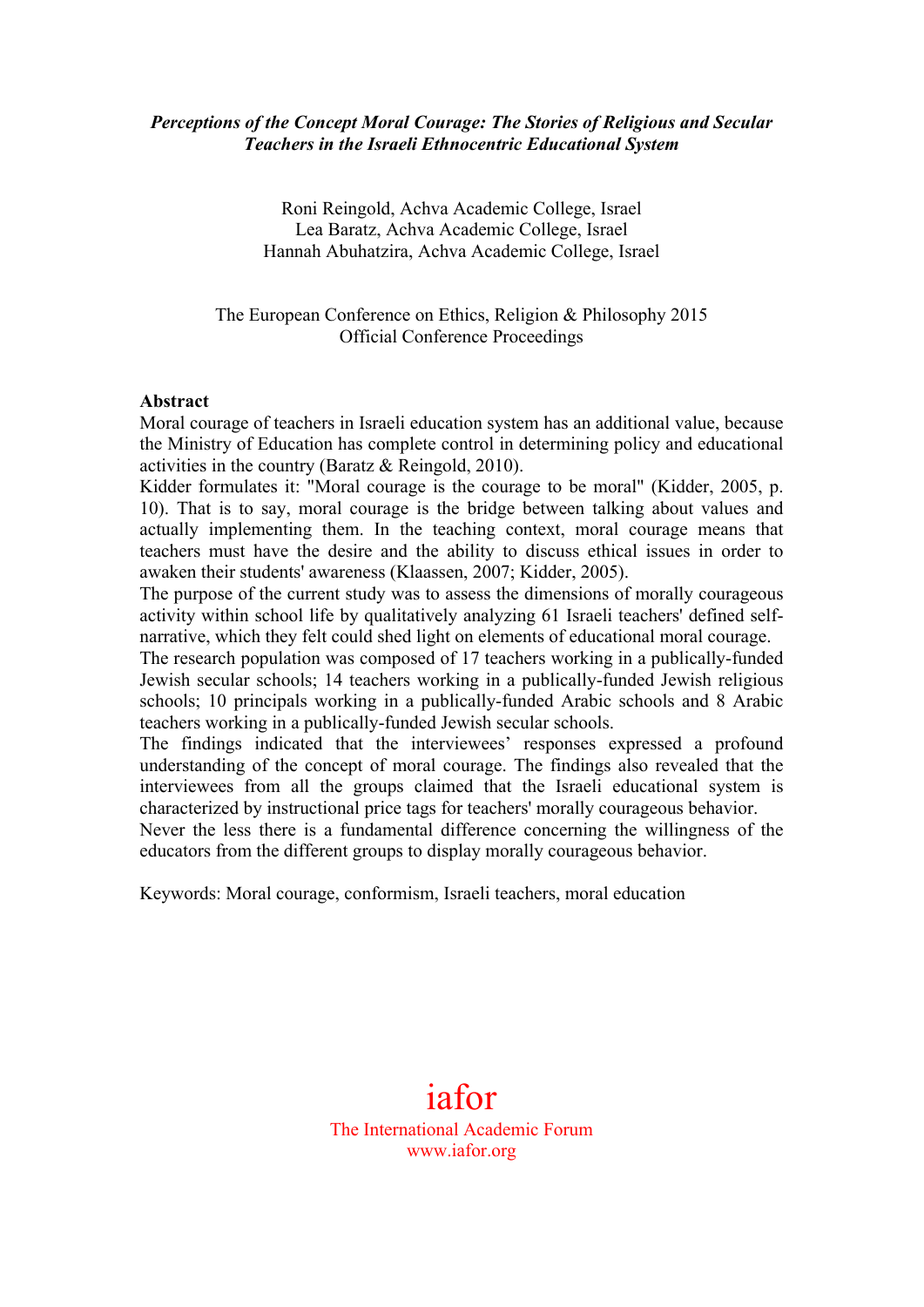### **Introduction**

"Moral courage is the courage to be moral" (Kidder, 2005, p. That is to say, moral courage is the bridge between talking and thinking about values and actually implementing them, in situations in which adhering to one's values and beliefs might result in sanctions and/or penalties imposed by the governing system.

Teachers' moral courage is of special significance in the Israeli education system, due to the fact that the Israeli Ministry of Education has centralized control over most of the schools in the country, determining their educational policies and activities (Baratz & Reingold, 2010). Israel's 1953 National Education Act led to a situation in which the pre academic education system in Israel is comprised of four separate sectors: state-funded secular education for the Jewish sector; state-funded religious education for the Jewish sector; and an independent,–although state-funded– education system for the Jewish ultra-Orthodox sector (Reingold, Baratz & Abuatzira, 2013). The smallest sector, the Jewish ultra-Orthodox, is independent and controls its agenda and curricula, even though there have been from time to time some failing attempts by the Ministry of Education to enforce a very narrow core curriculum. In contrast, the Ministry succeeds in controlling the three other sectors. It controls the schools' curricula; approves textbooks; formulates the matriculation examinations; controls the teachers' initial education, teachers' authorization procedures, and teachers' continuing professional development. The state religious Jewish schools are given some organizational and ideological autonomy. The role of the teachers is to create a bond between the subject matter and the learners, thereby serving not only as educators, but also as role models for their pupils (Reingold, Baratz & Abuatzira, 2013).

In contrast to, the two religious Jewish educational systems, the Arab sector has no autonomy. In fact, the situation of the separate Arab education system is the most complex. The Arab education system is subject to a discriminatory separatism, i.e., exclusion, in addition to being under the control and supervision of the state (Jabareen & Agbarieh, 2011). Moreover, there is a required component of the curriculum in the Arab education system that focuses on the subject of Jewish religion and Jewish culture and history. Moreover, in contrast to the process of approval of Jewish school principals, which is exclusively the task of the Israeli Ministry of Education, approval of Arab School principals is the task of the Israeli security agency. In an interview to Haaretz (an Israeli newspaper) published on May 25th 2004, a senior member of the Israeli Secret Service claimed that the Israeli security agency determines the appointment not only of principals and teachers in Arab schools, but also of its janitors. Thus, since 1953 when the four sectors were established, the behaviors of teachers in the two Jewish religious education system are conformist in nature, because the teachers' beliefs coincide with the educational policies and norms of the sector. Whereas in the two other education systems, the Ministry of Education has been encouraging teachers' conformist behavior, to ensure alignment with the Ministry's policies (Reingold, Baratz & Abuatzira, 2013).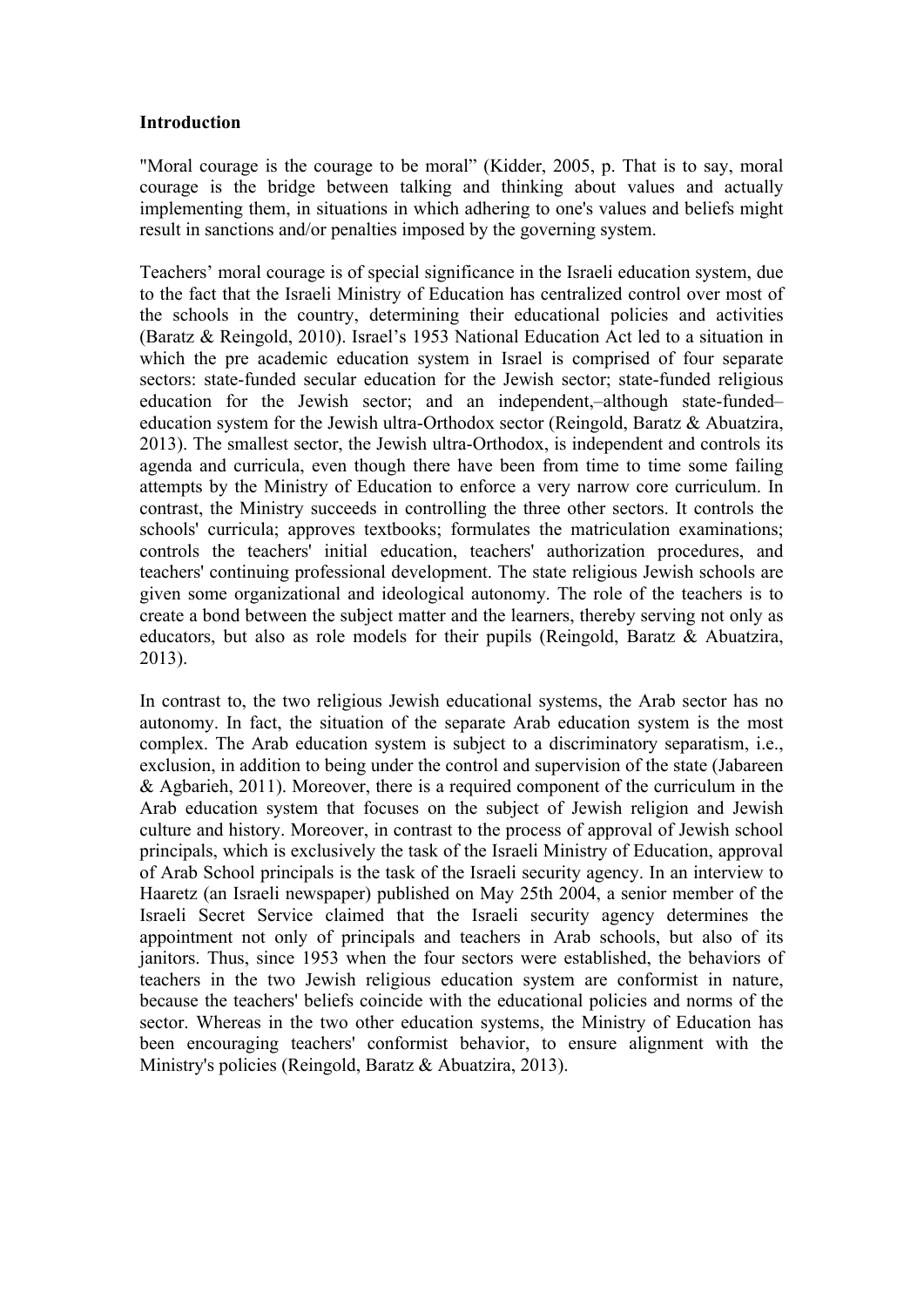# **Theoretical Background**

#### **Moral Courage: The Term and Its Nature**

Miller (2000) defines moral courage as "A willingness to take a stand in defense of principles or convictions even when others do not. People who exhibit moral courage are often subject to a number of risks associated with taking a stand, including inconvenience, unpopularity, ostracism, disapproval, derision, and even harm to themselves or their relatives" (p. 36). Moral courage is the ability of individuals to overcome fear and stand up for their main values and ethical commitments (Lachman, 2007), or as Kidder formulates it, "moral courage is the courage to be moral" (Kidder, 2005, p. He adds that moral courage can be identified by five basic qualities: integrity, honor, responsibility, decency, and compassion. Thus, moral courage is the bridge between talking about values and actually implementing them. According to Kidder (2005), moral courage is the area in which three elements intersect: danger, principles, and endurance.

### **Teaching Morals and Taking a Morally Courageous Stance**

Teachers must have the desire and the ability to discuss ethical issues in order to develop their students' awareness (Klaassen, 2007, 2012). In some education systems, dealing with moral issues and promoting critical thinking is not the mainstream educational practice; consequently, teachers who consider the task of moral education to be a central element in their role as educators view themselves as capable of demonstrating great moral courage (Kidder, 2005). Accordingly, teachers' very perception of moral education as a central aspect of their work is, in and of itself, an expression of moral courage (Klaassen & Maslovaty, 2010). As Klassen claims, moral courage among teachers entails a mental challenge. Individuals who take this stance risk damaging their reputation, their emotional world, integrity, or self-image (Klaassen, 2007).

### **Nonconformity and Moral Courage**

When individuals align their behaviors and opinions to existing social norms it is Conformity. Furthermore, there is conformity which stems from fear of being punished or ostracized by the group, as well as conformity motivated by a desire for a reward such as love or acceptance by the group (Lehman & Gonat, 2000).

For our purposes, avoidance of moral courage may stem from conformity because, by definition, taking a stand or acting with moral courage is based on the decision to act despite the knowledge that society is likely to impose sanctions against individuals who go against/ the norm. Moral courage is not necessarily an act of counterconformism, because the counter-conformist performs an intentional act that is directed against conformity. Moral courage, therefore, is an act of nonconformity. This paper examines Israeli educators' perceptions of the notion of teachers' moral courage. Hence the Research Questions are do Israeli educators from different cultural groups have a distinct understanding of the concept of moral courage? Are there essential differences between the educators from the Jewish and Arab groups in terms of their willingness to display morally courageous behavior?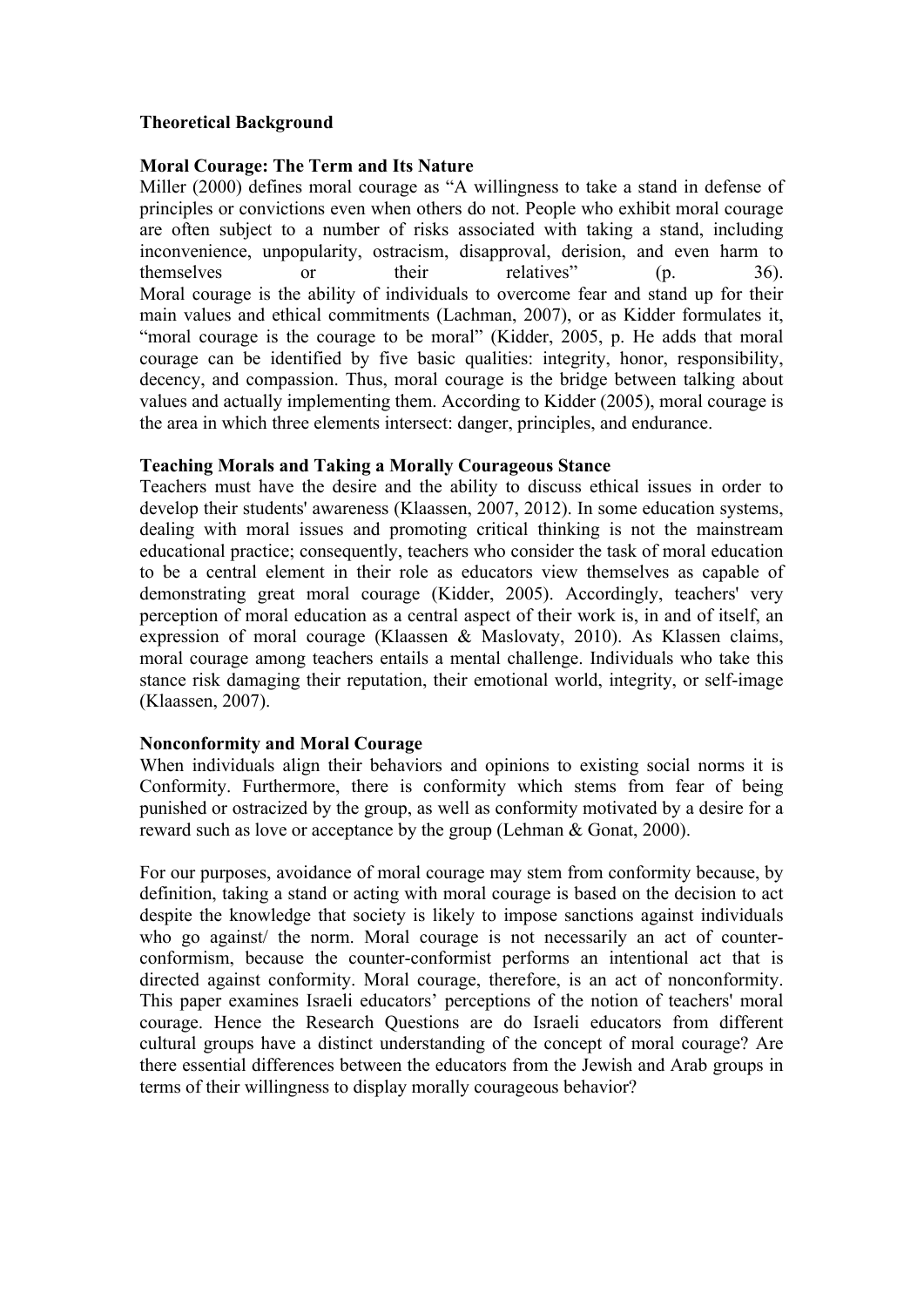# **Methodology**

### *Research Population*

Sixty-one educators were interviewed for this study. The research population was composed of 17 teachers working in publically-funded Jewish secular schools; 14 teachers working in publically-funded Jewish religious schools; 10 principals working in publically-funded Arab schools; 10 Arab teachers working in publically-funded Arab schools, and 10 Arab teachers working in publically-funded Jewish secular schools.

The participant teachers were chosen on the basis of the researchers' professional acquaintance with them, or based on recommendations the researchers received from colleagues, who described these teachers as having had some say in the field of educational, i.e., each one had taken some form of action that was noticeable in their field. Therefore, these teachers were not chosen randomly and thus did not constitute a representative sample. Nevertheless, this was a diverse group of teachers, in terms of their educational sector affiliation, the school framework (and the teachers' level of experience (novice teachers with less than five years of experience and veteran teachers with a great deal of experience).

# *The Research Instrument*

The main research tool was the open narrative interview (Powell, Fisher, & Wright, 2005), in which the teachers were asked to tell a story or to describe a situation or experience that happened to them in the framework of their educational work, which in their opinion could shed light on elements of moral courage. The general nature of the question was nondirective, intended to allow the teachers a verbal response told from a viewpoint that reflects their daily interactions and presents their professional self-image.

# *Data Analysis*

The research was conducted using a qualitative approach and data analysis followed interpretive qualitative principles, as described by Miles and Huberman (1994). The interviews consisted in a qualitative, 'self-defined narrative', in which the interviewees described a specific incident in their life story (Spektor- Marsel, 2011), which they viewed as a demonstration of courageous behavior in the course of the teaching process.

In the first stage of the inductive analysis all the data were read in sequence, to obtain a broad and general sense of the connections between the various concepts and motifs embedded in the data (Shkedi, 2005).

The second stage included grouping the verbal content of the interviews, in order to identify meaningful units in the text, units that were deemed representative of ideational meanings. This interpretive process led to the sorting of meaningful units into grounded categories, which could be used to discern additional meanings in the sections that remained.

In the third stage, the meanings that had been derived by identifying the interrelationships among the categories were re-evaluated, using the method of axial coding. Thus, a hierarchical system of categories was devised, by incorporating thematically similar categories (subcategories) within broader categories.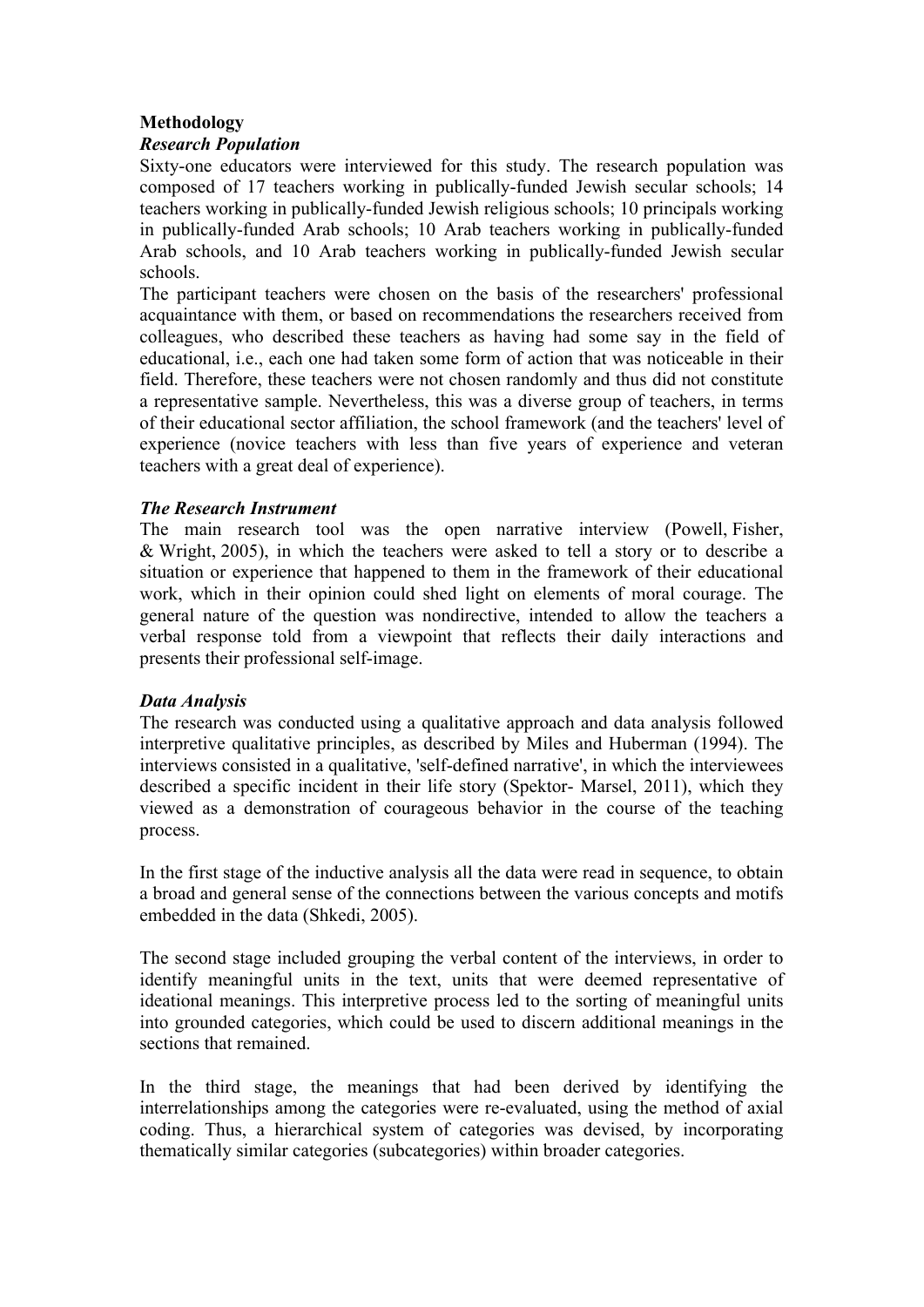# **Findings**

The findings from the qualitative analysis of the 61 Israeli educators' self-defined narratives are organized in two main sections: (a) Educators' understanding of the concept of moral courage and (b) The willingness of the educators from the different sectors to display morally courageous behaviour; hence, findings in this section are presented according to the educators' ethnic population group.

# **Educators' Understanding of the Concept of Moral Courage**

In general, we found that the interviewees' answers expressed a profound understanding of the concept of moral courage. Teachers and principals defined the concept in ways that were compatible with the theoretical literature, as demonstrated in the following excerpted quotes: "in my opinion, that was moral courage: standing up for your truth, for your principles"; "you insist upon your principles and follow them"; "to defend others, or values that I consider sacred".

"Honest behavior, -- not hiding behind sayings that are politically correct… [demonstrating] honest behavior in front of the students, even if it is against the institution's expectations. To follow your own personal morality, even if it is not compatible with the morality of the majority. "I define moral courage as honest behavior. Insisting upon your principles and adhering to them in front of the students, even if it is against the expectations of the establishment. A teacher that does not express his opinion is not morally courageous'.

In addition, the interviewees were aware of the fact that morally courageous behavior might come at a price, determined either by the school management or by other stakeholders in the field of education. They also mentioned this as the reason that many of their colleagues avoid morally courageous behavior. In the following quotes, interviewees addressed the issue of the cost exacted for such behavior. "To act in a way you would feel true to yourself, even though you know it might 'cost you"; "morally courageous behavior has its costs; this is how teachers and principal feel. My husband tried to shut me up, my friends tried to shut me up, because they knew I would pay a price".

The Willingness of the Educators from the Different Sectors to Display Morally Courageous Behavior

while the findings revealed a resemblance in the ways that the educators from the different sectors understood the concept of moral courage, the narratives revealed a fundamental difference concerning their willingness to display morally courageous behavior. The following findings are presented by the variant of the educational sector with which the teachers were affiliated.

### **Conformity and Compliance as Moral Acts –The Jewish Religious Sector**

The only cultural group that presented an almost unanimous response was that of the teachers working in publically-funded Jewish religious schools. Almost all of them expressed an obligation to behave in a moral manner, and they considered the task of moral education as the core of their professional practice. However, these teachers attributed their moral behavior (including their efforts to inculcate moral values in their students) not to personal moral courage, but rather to their acting in conformity with the values and norms of the religious state school system. "Because I teach in a religious institution, I do not feel at all that I have to think twice before teaching the subject matter". "The religious setting dictates a certain kind of behavior, to which we adhere, and [these dictates] are also factors that I take into account in my role as a teacher". "As teachers, we are restricted, since the nature of the school is religious and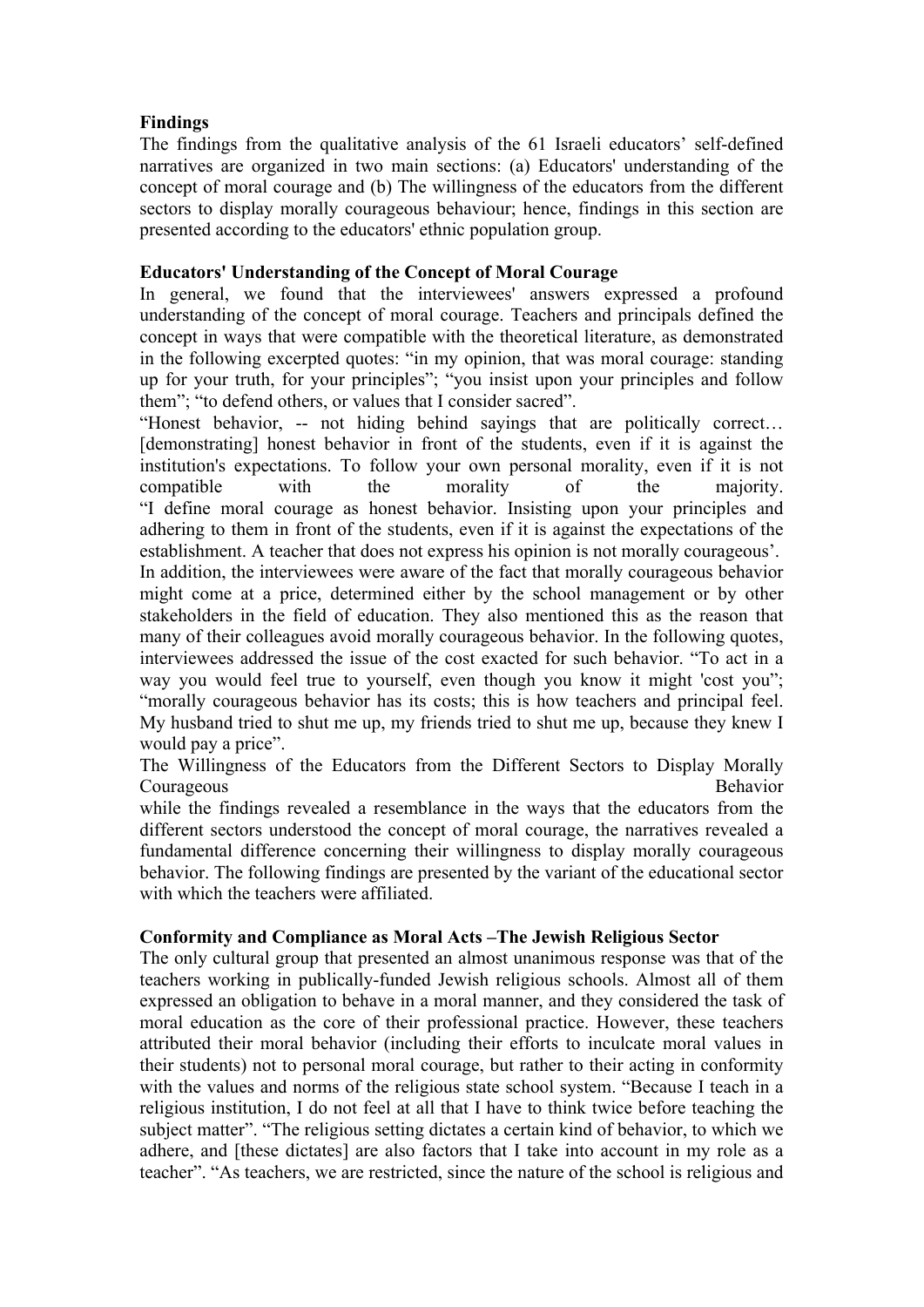we cannot teach what we want to". "What guides me is mainly the religious way, the religious behavior".

Performing a Morally Courageous Act While Knowing the Risk – The Jewish Secular Sector

As noted, the interviewees were not a representative group; Thus, it is not surprising that only a few (3) of the teachers working in publically-funded Jewish secular schools claimed that dealing with moral issues, or moral education in general, was not part of their task as teachers. The others, those who claimed that morally courageous behavior was an important part of their educational practice, described morally courageous behaviors that challenged the institution, the curriculum (planning the lesson and choosing the learning materials), their colleagues, and the students or their parents.

# **Confronting the management/institution.**

The following excerpts are examples of morally courageous behaviors that challenged the institution. "I confronted the headmaster and the teachers told me that it was not a wise thing to do"; "there were also many cases of moral conflicts with the school management: the management had a certain idea, and I had another one. "I pronounce my opinions, my moral principles, on every occasion, and I follow through accordingly. Especially when facing the management, which does not stand for the same principles that I, as a teacher, stand for"; "I promised a pupil that if he would improve in his studies, I would give him a prize. A principal did something morally wrong to another teacher. He pushed her to the wall professionally, burdened her with tasks without any reason, and did not explain to her why she should behave the way he wanted her to. Moreover, being new, this teacher was afraid to respond. I explained to the teacher who suffered from the situation that this was not acceptable behavior and encouraged her not to be afraid. It's not that she did something against the law.

### **Planning the lesson and choosing the learning materials.**

The following excerpts are examples of morally courageous behaviors that challenged the curriculum:

"I chose a book in which the Nakba is mentioned. There was much noise in the media about it and pressure was exerted on the school. The book was excluded from the school curriculum. "I have to examine it according to several parameters: as a professional teacher, as a homeroom teacher, and as a coordinator of the grade level. As a professional teacher, when I teach history and civics, I have a defined syllabus and an organized curriculum. I can present my credo, and I am not ashamed even to present my political agenda in lessons. We teachers frequently discuss whether [teaching one's political agenda] is appropriate. The following excerpts are examples of morally courageous educators that criticized colleagues. 'I think that most teachers are not morally courageous… Here is an example of teachers' failure: teachers who are afraid to raise a controversial issue… for example, the teacher who oversees literature studies and who chooses to teach only subjects within the consensuses. "'Other teachers pretend they do not see. They say, "I did not know, I did not hear"'.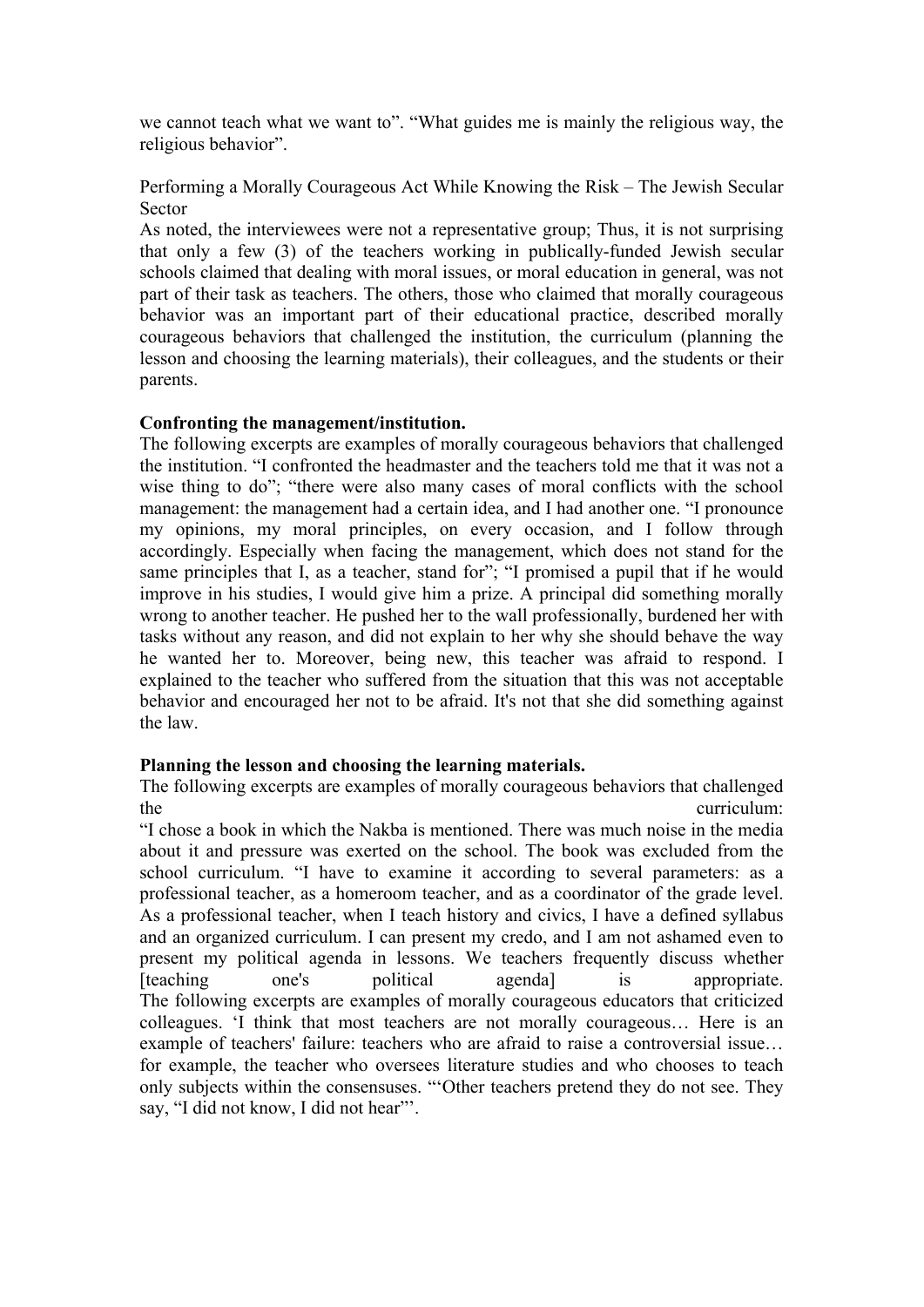# **Confronting parents**

The following excerpts are examples of morally courageous behaviors involving parents.

"Personally, I encountered a student whose parents abused her and the other teachers buried their head in the sand. "Activities with Arab schools. I don't know if it takes moral courage to do it. It is not supposed to be morally courageous, but at the level of implementation, it enters into the category of moral courage. In order to travel to an Arab village, we have to convince parents that it will be OK."

On the Horns of a Dilemma- Serving Two Masters – Arab Principals in the Arab Educational Sector

Teachers working in publically-funded religious and secular Jewish schools were not the only ones who claimed that morally courageous behavior is an important part of their educational practice. The same claim was made by the principals working in publically-funded Arab schools.

However, Arab principals, as educational leaders, described situations that were even more complex than those described by their Jewish colleagues. They have to deal not only with teachers, students and/or students' parents, but also with the contradictory demands of the Jewish authorities, on the one hand and those of the Arab community, on the other hand. Hence, they expressed two main trends: some principals preferred to follow the Ministry of Education's instructions in a conformist manner, whereas others preferred to take the lead, and to follow their own beliefs, at least to some extent.

### **Choosing the safe side**

Some of the principals of the Arab-sector schools opted to cooperate fully with the Israeli educational authority, although they knew that their own communities would perceive them as collaborators. The following is an example provided by an interviewee.

My son and I participate in the citizens' volunteer patrol, an organization that works with the police. I would like to educate people to respect the law, but people call me an "informer" or a "rat".

Other principals explained that they do not cooperate fully, yet they do not allow themselves to openly confront the authorities: "We do not teach about the Nakbe, but at least we do not sing Hatikva (the national anthem)".

### **Confronting the authorities.**

The following excerpts are examples of morally courageous behaviors that challenged the dictates of the authorities.

In our sector, anything you say is a display of courageous behavior! I think it's courageous to raise concerns, to express opinions, and to talk about cultures, and [I do this] in an educational way (not like they get it at home or on TV).

The Municipality wanted the school to follow the model of the Jewish school. Nevertheless, I stuck to my guns and didn't let them transform according to the way Jewish sector operates. For example, Friday is the day observed by [Muslim] Arabs. So, as an Arab, I wanted Thursday to be a shorter workday, instead of Friday/Tuesday, as it is in the Jewish sector. I'm the bad guy, but my work is guided by moral principles, seeking only what is best for the pupils. My battles have taken me all the way to court, and I won. For example, the local authority took funds and allocated them to organizations other than those for which they were originally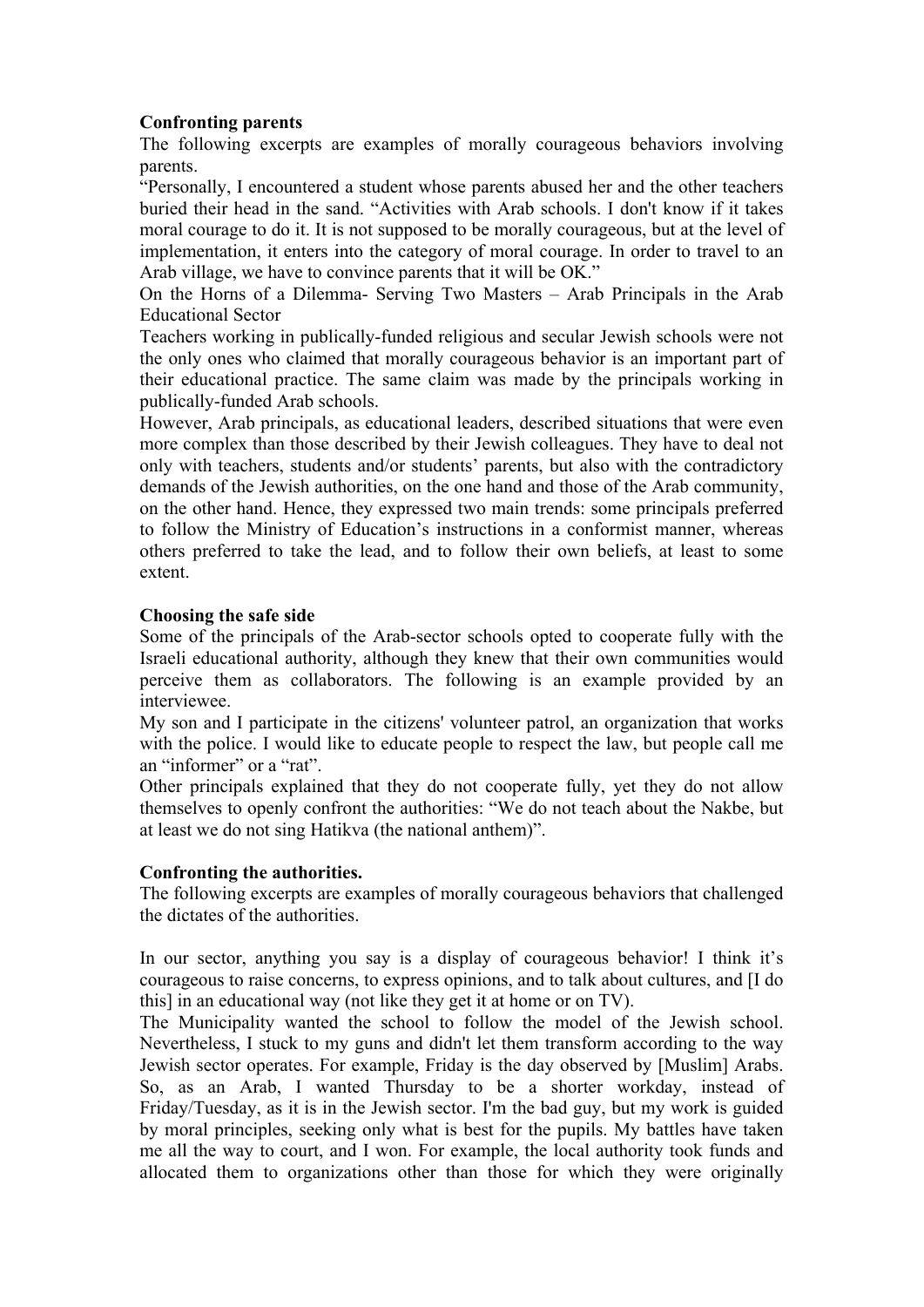intended. The price I paid was that the Minister cut off the school's Internet connection. I'm well aware that the Ministry doesn't like people who poke around, publish what they see, and generally go against the system'.

#### **Confronting Arab society.**

The following IS example of morally courageous behavior that challenge the Arab society to which the participants belong.

"I [went against customs] that exist in the Arab sector, such as forbidding girls to perform in front of parents. The mothers didn't use to congregate [at the school], but we got them together and provided workshops on how to use the Internet. The religious authorities opposed us, but I think parents should be informed of their rights, just like it's done in the hegemonic society'.

### **Avoidance of Morally Courageous Behaviors –**

**Arab Teachers in the Arab Educational Sector** None of the 10 Arab teachers in Arab schools claimed to behave in a morally courageous manner. Three described moments of hesitation before deciding to avoid such a behavior, five were constantly afraid of acting in this manner, and two openly opposed such behavior. "Moral courage is the ability to act differently than others. "if there are teaching materials that include principles which I perceive as immoral, I choose not to teach them. "I teach what I have to teach. So I was never in a situation of conflict in terms of teaching content"; "you might say I entirely avoid expressing political attitudes. I also tell my students not to do it, because I know it is forbidden at school"; "if a teacher were to discuss some issues that are not commonly acceptable, she might do things against the cultural legacy. It would be irresponsible of her".

I felt that it was better not to let this issue develop any further, so as to avoid problems. I said that we live in a complicated reality, and we should take into account that we are part of a traditional society that has preserved its values for many many years, and that it's difficult to change them today. I prefer to keep my job and to preserve the image my colleagues have of me, and so I know that for that I have to keep my mouth shut. Besides, in our culture, it's not appropriate to express opinions openly... You have to understand that this is something that is deeply rooted in our culture, and if I go against it, well it's like fighting against the culture I myself part of – and that's a situation I want to avoid.... I'll always think about my environment and what is appropriate in my society.

### **Courage --but not Always Moral Courage –**

**Arab Teachers in Secular Jewish State School**s Arab teachers in secular Jewish state schools claimed that by deciding to teach in Jewish schools they demonstrate courageous behavior. Never the less, in some cases, teachers' decisions were more a matter of chance: "I came because they offered me the position. They needed a teacher, and I decided to accept the offer"; "I didn't come here out of idealism, I was simply accepted the offer to teach in a school where a teacher was needed". Nevertheless, these teachers described conflicting situations, both in school and in their communities. Hence, some demonstrated moral courage, others acted in ways that can be described as simply courageous, while others chose to act in a very conformist manner. "I feel alienated. On the outside, no one would notice that I'm Arab, but the minute they find out – something changes". This teacher emphasized this, by stating "I am Arab, but I'm not a terrorist"; "I feel good [when I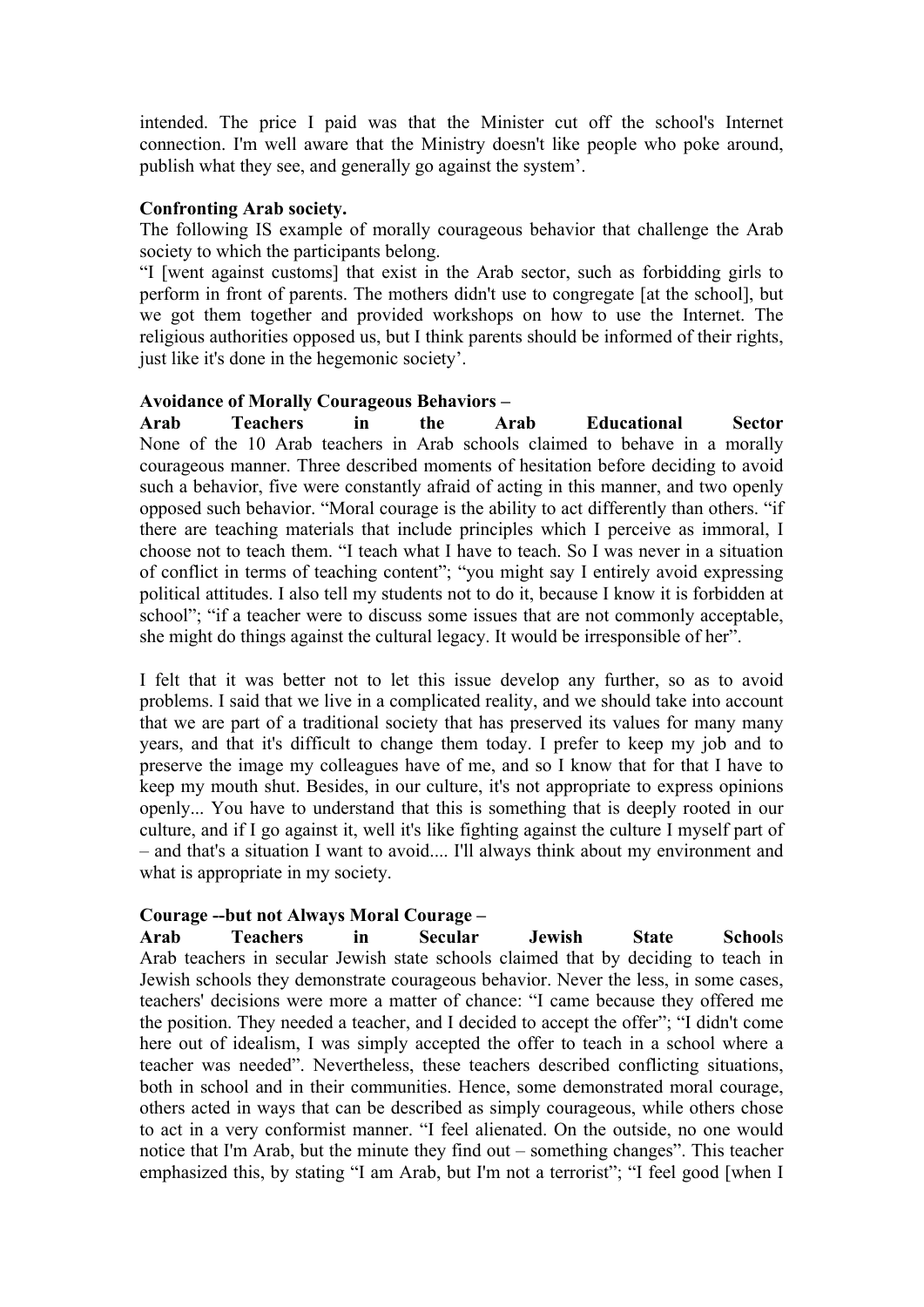consider] the professional side, but not when thinking about my relationship with my traditional surroundings"; "I feel that I am playacting, or, as I explain it to myself, I am the play. In class I introduce myself to the children as an Arab. When the children hear that I am an Arab woman they are in shock. They say that I don't look like an Arab. I myself do not express my political views publicly, because I know there are students that appreciate me as a teacher, and if I were to express views that are not compatible with their own or their family's worldview, it would damage our teacherpupil relationship. About my being a teacher, it's actually in the Jewish school that I have a problem with the immediate environment: they don't approve; they believe there are not enough good teachers in the Arab sector and that I should be teaching there.

### **Discussion**

"If your standards fit those of your school, then I wouldn't worry". This statement, by one of the teachers, reflects the basic framework of the current paper. Teachers in the religious Jewish school sector attributed their involvement in moral education (including teaching their students values) to their obligation and willingness to conform to the guidelines, values, and norms of the Jewish religious school system, rather than to a demonstration of moral courage on a personal level. By contrast, the behaviors reported by teachers from other educational sectors were much more varied. Teachers' descriptions reflect their awareness of the difficulties of implementing their ethical and moral perceptions and beliefs when these conflict with the spirit of the educational institution in which they teach, with the general spirit of the educational sector, or even with the spirit of Israeli society in general. Thus, the price they are liable to pay for expressing opposition becomes a dominant issue.

The fact that teachers affiliated with the Jewish secular schools discussed the price exacted for morally courageous behaviors may indicate that the organizational system conveys to them –albeit in a covert manner-– that in general it is opposed to change. However, given that the teachers participating in the current research were chosen because they were perceived to have a say in the educational field, only a few declared that they tend to avoid either taking a stance on moral issues or demonstrating morally courageous behaviors. The remaining majority described their behavior as morally courageous.

A different reality emerged in regard to the Arab schools, where the price to be paid for morally courageous behavior was conveyed through overt and explicit messages. For the most part, the Arab teachers in the publically-funded Arab schools were either afraid to demonstrate moral courage, or were openly opposed to such behaviors. The responses of the Arab principals in the Arab sector, who saw their role as educational leaders, reflected greater complexity. They expressed two main trends: some principals preferred to follow the Ministry of Education's instructions in a conformist manner, whereas others tried to follow their own beliefs, at least partly. Hence, their actions can be considered somewhat morally courageous.

Conformity is reflected also in the stories of the Arab teachers who chose to teach in the Jewish secular educational sector. These stories uncover their explanations for choosing to teach in Jewish schools, describe the problems and conflicts they experience in the schools and in Arab society, and outline the unique intercultural relationships that they develop. In addition, they reveal that some individuals demonstrate moral courage, while the actions of others are examples of general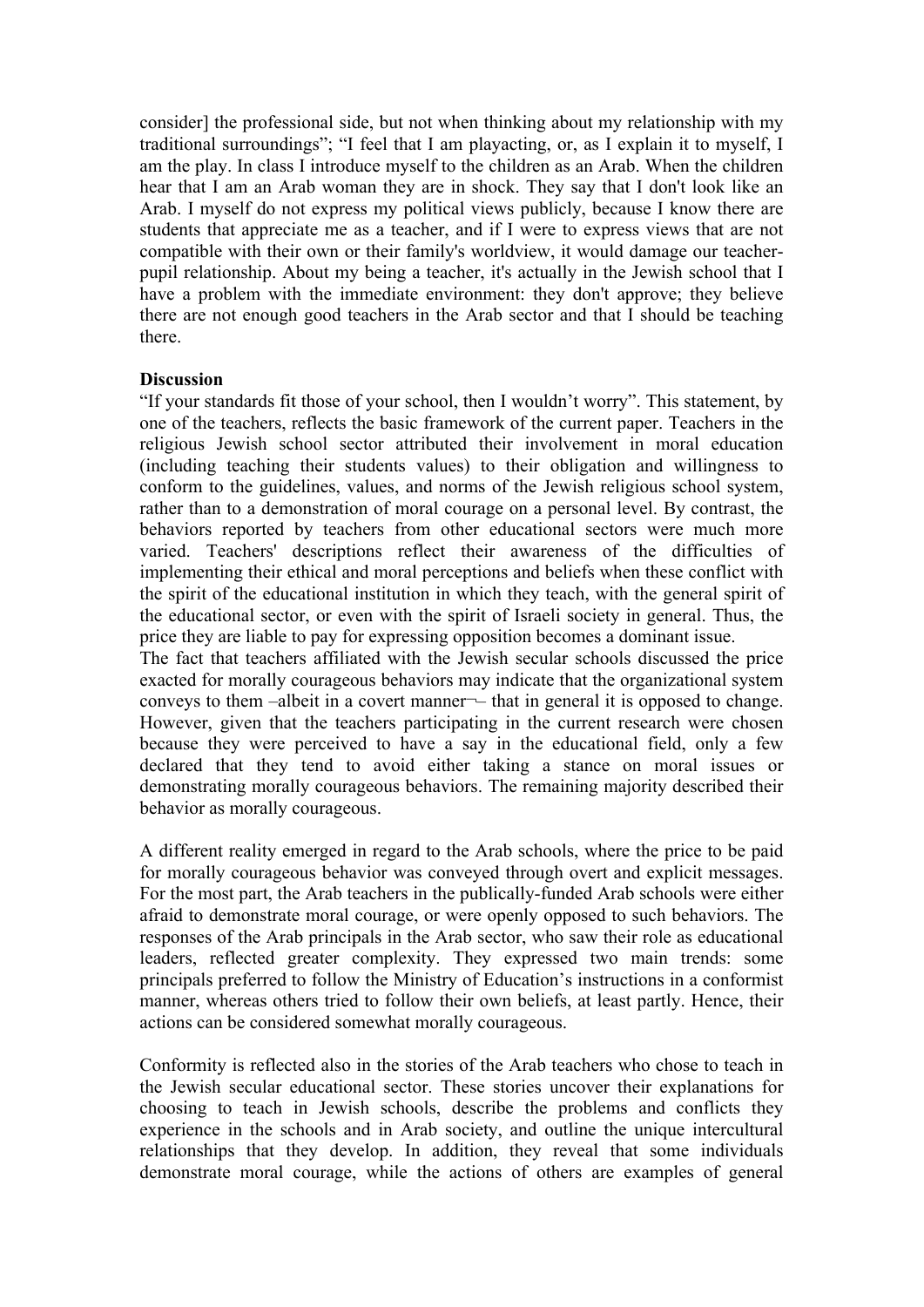courage. The professional guidelines are clear, given that the teachers are obligated to follow the curriculum; however, in terms of their own personal identity, the teachers find themselves in a conflict with the hegemonic surroundings. The starting point of the analysis of the findings of the present paper was based on the circles of Kidder (2005). The three characteristics guiding this behavior are principles, dangers, and endurance. These characteristics underlie morally courageous acts, represented in gradual stages, whereby endurance is the crucial element that ultimately determines whether a teacher is considered morally courageous.

According to the findings, the choices made by the teachers from the different educational sectors differed in situations that involved danger, in these cases, a threat to their professional status. Under such threatening circumstances, these educators were forced to choose whether to act on their personal principles or to yield to the dictates of the institution, authority, or society.

The findings of the current have an added value in the Israeli context, where it is currently unclear whether the Ministry of Education will grant teachers greater autonomy or will allow the professional unions to formulate an ethical code for the teachers in Israel. Hence, it is the responsibility of teacher education institutions to integrate the development of moral courage as one of the professional objectives. This should be done in the framework of initial teacher education and accreditation, as well as in the framework of continuing professional development. However, it should be noted that the promotion or development of morally courageous behaviors among teachers is of essential importance not only in the Israeli context, but also in the international context, if one wants to introduce humanistic ethics and democratic civics into the schools. The findings reveal that when teachers feel aligned with the values and norms of the school, they demonstrate moral behavior, but not morally courageous behavior. This policy advocates the transfer of values and subject matter in the teaching process (Lamm, 2001), for the purpose of leading a movement of social assimilation, based on clear guidelines. In other words, the moral behavior of teachers in those schools was not a reflection of a critical perspective, a selective thought process, or a re-examination of the curriculum, actions which, in our opinion, are the preliminary conditions for providing a democratic education.

In contrast to Israel, in other Western countries, schools enjoy more autonomy and teachers are provided with clear ethical guidelines; nonetheless, in cases in which certain moral behaviors constitute a clear risk, some teachers might not dare to adhere to their principles and values if these clash with those dictated by the social or the organizational environment. Hence, all over the world, teacher education institutions should foster morally courageous behavior among teachers. Dedicating an entire course or several segments of courses, such as philosophy of education or ethical education, to the issue of moral courage can help novice teachers become more aware of the experiences that they most likely will face at various points throughout their careers (Gu & Day, 2013).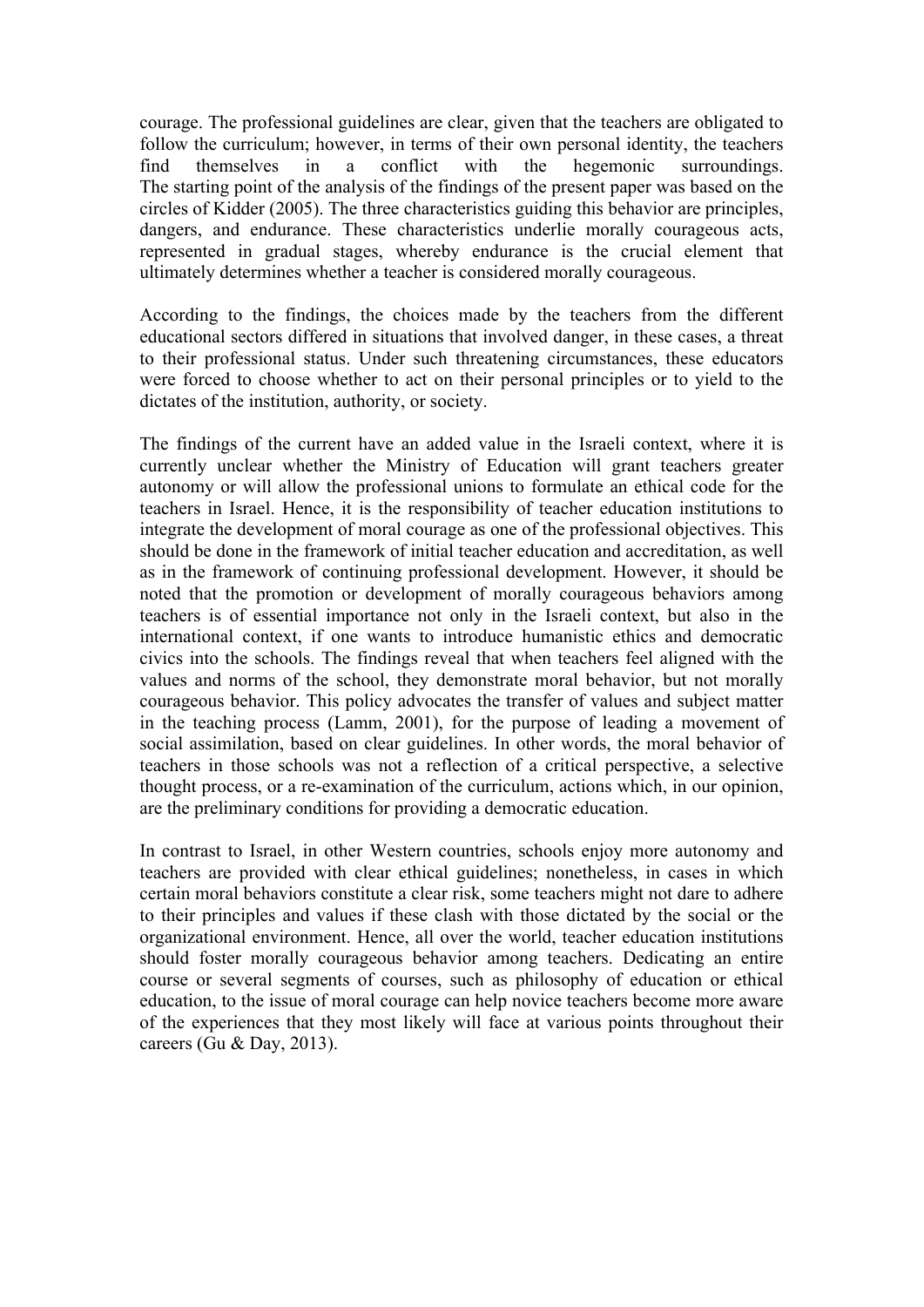For some teachers, the exposure to this topic in the course of their initial teacher education program will provide an adequate basis for transforming them into morally courageous teachers. Other teachers may gradually adopt moral courage in the course of their actual teaching careers, as they build upon their experience in the field. Thus, the fostering of moral courage should be a required component also in courses intended for teachers' continuous professional development.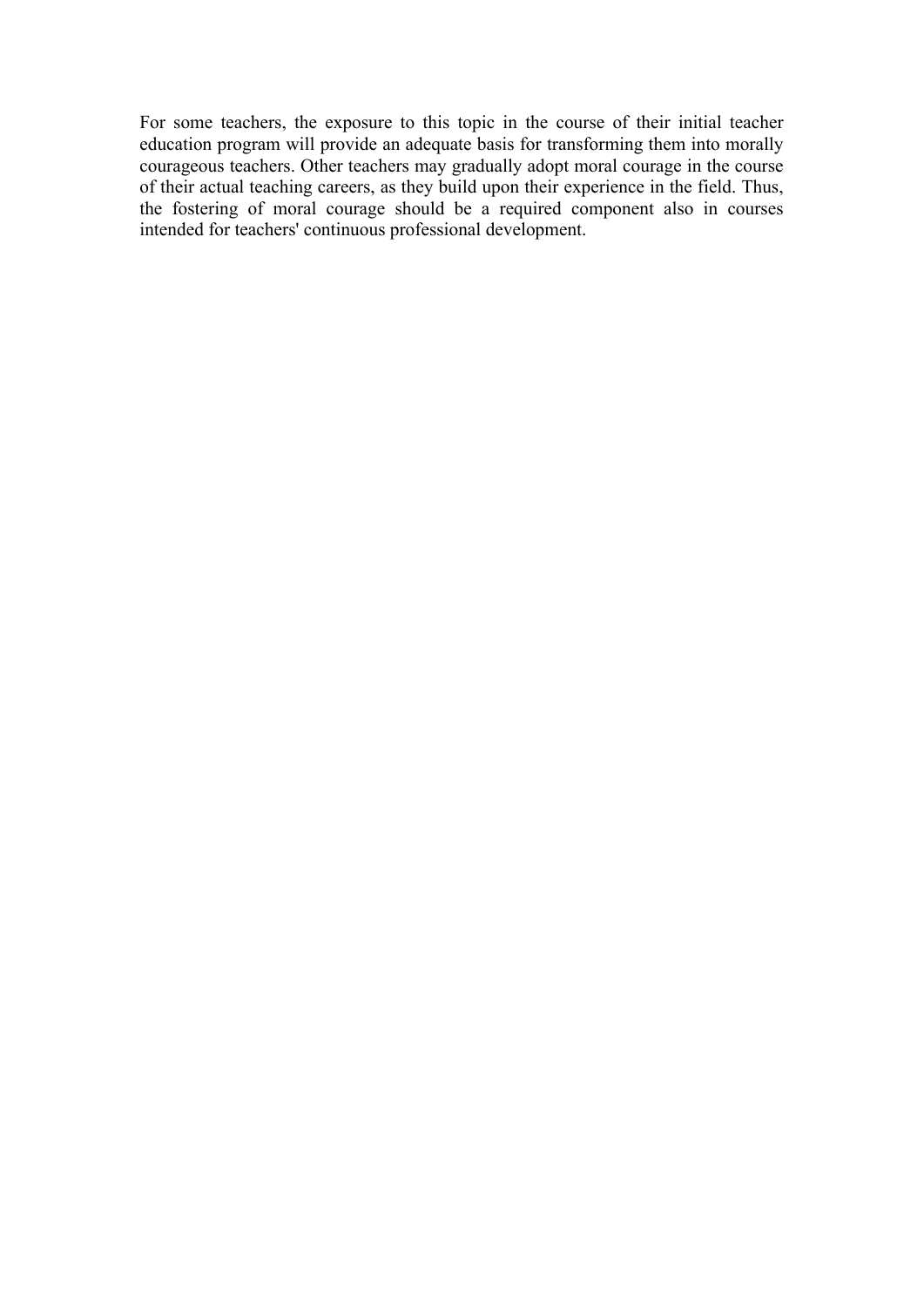### **References**

Baratz, L. & Reingold, R. (2010). The Ideological Dilemma in Teaching Literature process-Moral Conflicts in a Democratic and Nationally Diverse Society: An Israeli Teacher Case Study. *Current Issues in Education 13* (3) http://cie.asu.edu/ojs/index.php/cieatasu/article/view/388

Gu, Q. & Day, C. (2013). Challenges to teacher resilience: conditions count. British Educational Research Journal, 39 (1), 22-44.

Jabareen, Y. & Agbarieh, A. (2011). Education on Hold- Israeli Government Policy and Civil Society Initiatives to Improve Arab Education in Israel. Nazareth: Dirasat, Arab Center for Law and Policy.

Kidder, R. M. (2005). *Moral courage: Ethics in action*. New York: Harper Paperbacks.

Klaassen, C. (2007)*. The moral role of teachers investigated. What did we learn?* Paper presented at the 2007 annual convention of the American Educational Research Association. Chicago.

Klaassen, C. (2012). Just a teacher or also a moral example? In D. Alt. & 'Author 1, [details removed for peer review].' (Eds*.*)*, Changes in teachers' moral role: From passive observers to moral and democratic leaders* (pp. 13-30). Rotterdam, the Netherlands: Sense Publishers.

Klaassen, C., & Maslovaty, N. (2010). Teachers and normative perspectives in education: An introduction. In C. Klaassen & N. Maslovaty (Eds.), *Moral courage and the normative professionalism of teachers* (pp.1-12). Sense Publishers: Rotterdam.

Lachman, V. D. (2007). Moral courage: A virtue in need of development? *MEDSURG Nursing, 16*, 131-133.

Lamm, T. (2001). Values and education. In Y. Iram, S. Shkolnikove, & E. Shekter (Eds.), *Crossroads: Values and education in Israeli society* (pp. 651-664). Jerusalem: Ministry of Education Press (in Hebrew).

Lehman. A. & Gunt, R. (2000). Social Psychology. Tel-Aviv: Open University Press. (In Hebrew).

Miles, M. B., & Huberman, A. M. (1994). *Qualitative data analysis* (2nd ed.). Thousand Oaks, CA: Sage.

Miller, I. (2000). *The mystery of courage*. Cambridge, MA: Harvard University Press.

Powell, M. B., Fisher, R. P., & Wright, R. (2005). Investigative interviewing. In N. Brewer, & K. Williams (Eds.), *Psychology and law: An empirical perspective* (pp. 11–42). New York: Guilford.